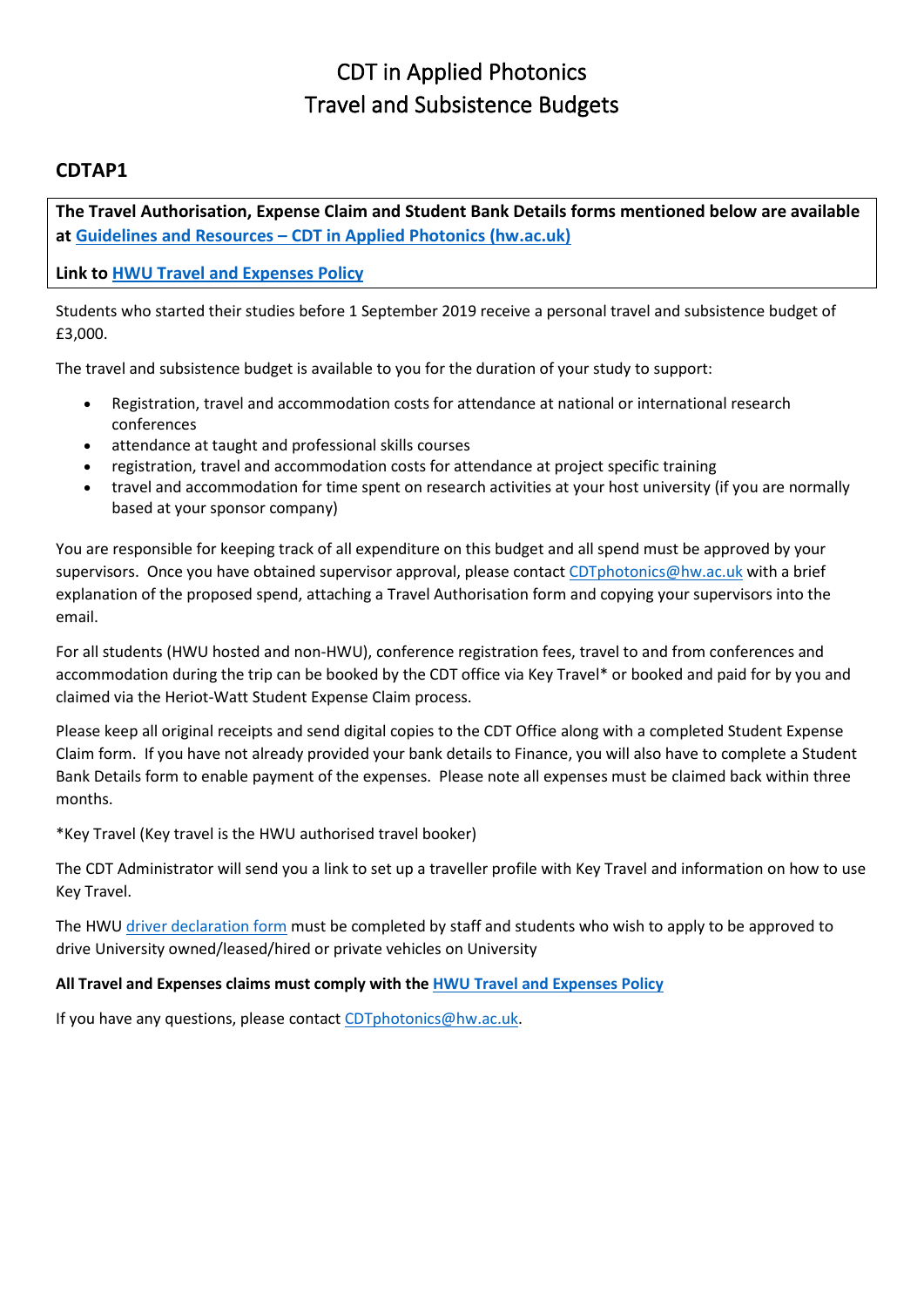# **CDTAP2**

**The Travel Authorisation, Expense Claim and Student Bank Details form mentioned below are available at Guidelines and Resources – [CDT in Applied Photonics \(hw.ac.uk\)](https://cdtphotonics.hw.ac.uk/guidelinesandresources/)**

**Link to [HWU Travel and Expenses Policy](https://www.hw.ac.uk/documents/travel-expenses-policy.pdf)**

### **Conference Budget**

Students who started their studies after 1 September 2019 receive a personal travel and subsistence budget of £4,000, which is controlled by your academic supervisor. This covers:

- Registration, travel and accommodation costs for attendance at national or international research conferences
- Registration, travel and accommodation costs for attendance at project specific training
- travel and accommodation for time spent at your host university for research activities (if you are normally based at your sponsor company)

You should discuss with your academic supervisor and book any project specific training, conferences, travel, and accommodation through (and following the practices of) your host university which your academic supervisor will be able to inform you on. You should keep a record of your expenditure.

Heriot-Watt hosted students must complete a Travel Authorisation form and submit this t[o CDTphotonics@hw.ac.uk](mailto:CDTphotonics@hw.ac.uk) copying the email to the academic supervisor. All travel and accommodation for HWU hosted students must be booked via Key Travel\* (the university's authorised travel booker).

# **Training Budget**

The cost of travel and accommodation for taught courses and professional skills workshops is monitored by the CDT Support Team and is separate to your conference travel budget above.

*Travel and Accommodation for training provided by the CDT (for those based outside of Scotland)*

- For training courses/professional skills workshops based at HWU, please contact the CDT Support Team, who will book and pay for your accommodation at the Paul Stobart Hall on the Heriot-Watt Riccarton campus.
- For training courses not based at HWU the CDT office will book and pay for your travel and accommodation that you have selected via Key Travel\*
- Travel must be booked via Key Travel\* following submission of a Travel Authorisation form to CDTphotonics@hw.ac.uk.

# *Travel for training provided by the CDT (for those based in Scotland)*

- You should pay for your own low-cost travel such as train tickets between Edinburgh and Glasgow, however you can submit an expense claim form to claim this back by sending digital copies of receipts to [CDTphotonics@hw.ac.uk](mailto:CDTphotonics@hw.ac.uk) along with a completed Expense Claim form.
- It is possible to claim travel costs to Semester 2 courses if they are taking place in a different city to where you are based. For example, if you are based in Glasgow and attending courses in Edinburgh you can claim for the travel to Edinburgh. You cannot claim for travel when travelling from your home to another location in the same city. You should use the least expensive method of transport and submit the expense claim on a monthly basis.

\*Key Travel (Key travel is the HWU authorised travel booker)

The CDT Administrator will send you a link to set up a traveller profile with Key Travel and information on how to use Key Travel.

The HWU [driver declaration form](https://heriotwatt.info-exchange.com/DriverInfo) must be completed by staff and students who wish to apply to be approved to drive University owned/leased/hired or private vehicles on University

# **All Travel and Expenses claims must comply with the [HWU Travel and Expenses Policy](https://www.hw.ac.uk/documents/travel-expenses-policy.pdf)**

If you have any questions, please contact [CDTphotonics@hw.ac.uk.](mailto:CDTphotonics@hw.ac.uk)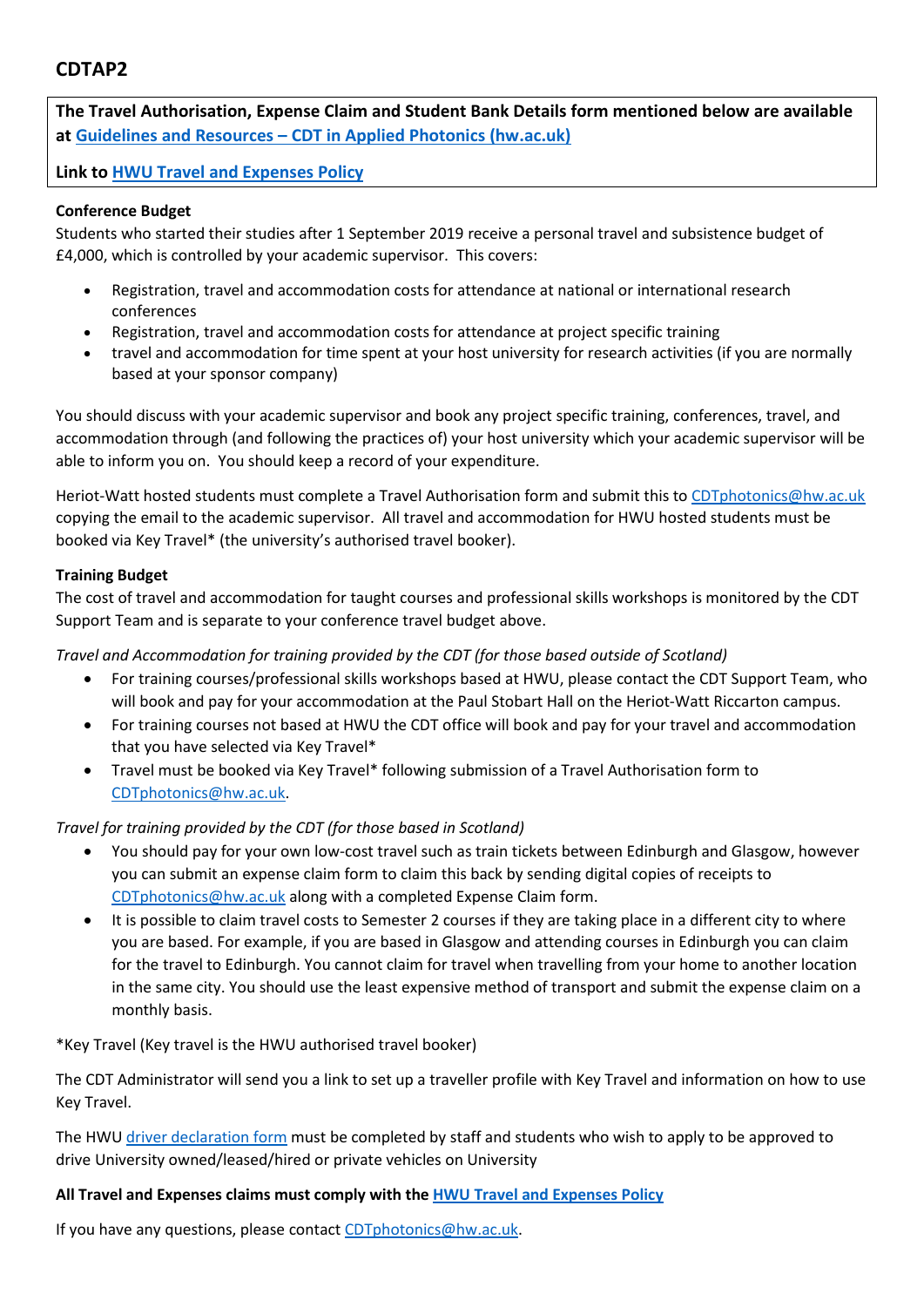# **How to use Key Travel- Information for CDT in Applied Photonics students**

The CDT Administrator will send you a link to set up a Key Travel Traveller Profile. Instruction for setting up a Key Travel account below. Once you have set up your profile, it takes 24 hours to become active. After 24 hours please contact the CDT Administrator [\(CDTphotonics@hw.ac.uk\)](mailto:CDTphotonics@hw.ac.uk) to verify your traveller profile has been set up successfully.

Key Travel should be used to decide on your preferred accommodation and travel requirements which can be shared with the Centre Administrator who can book these for you. You will not be able to book your travel directly as you are not a travel booker with Key Travel.

Open the [Homepage | Key Travel](https://www.keytravel.com/)

Choose the 'SIGN IN' button at the top of the page using your HWU email detail address and your Key Travel password that you set up when setting up your Traveller Profile

On Welcome page choose the 'BOOK ONLINE' option at the top of the page.

Choose the 'CONTINUE' button under the HWU logo

This will take you to the page where you can choose your travel or accommodation. At the top of the page there are Icons of various means of travel at the top of the page where you can pick your travel type, eg Train icon . If you can't see the icon ensure that your page is full screen.

View options available then chose the preferred option and ADD TO BASKET then SAVE QUOTE

Share information with Centre Administrator (Louise Exton) using the Share option which is in line below the trip header. DO NOT CHOOSE 'book or hold' option.

You'll be asked who to share with and you should type Louise Exton and choose the name form the drop down menu then use the + option and Louise email address will appear in the box on the right and choose the send option.

Louise will receive this information and be able to book for you and will provide you with the information that you require for your travel.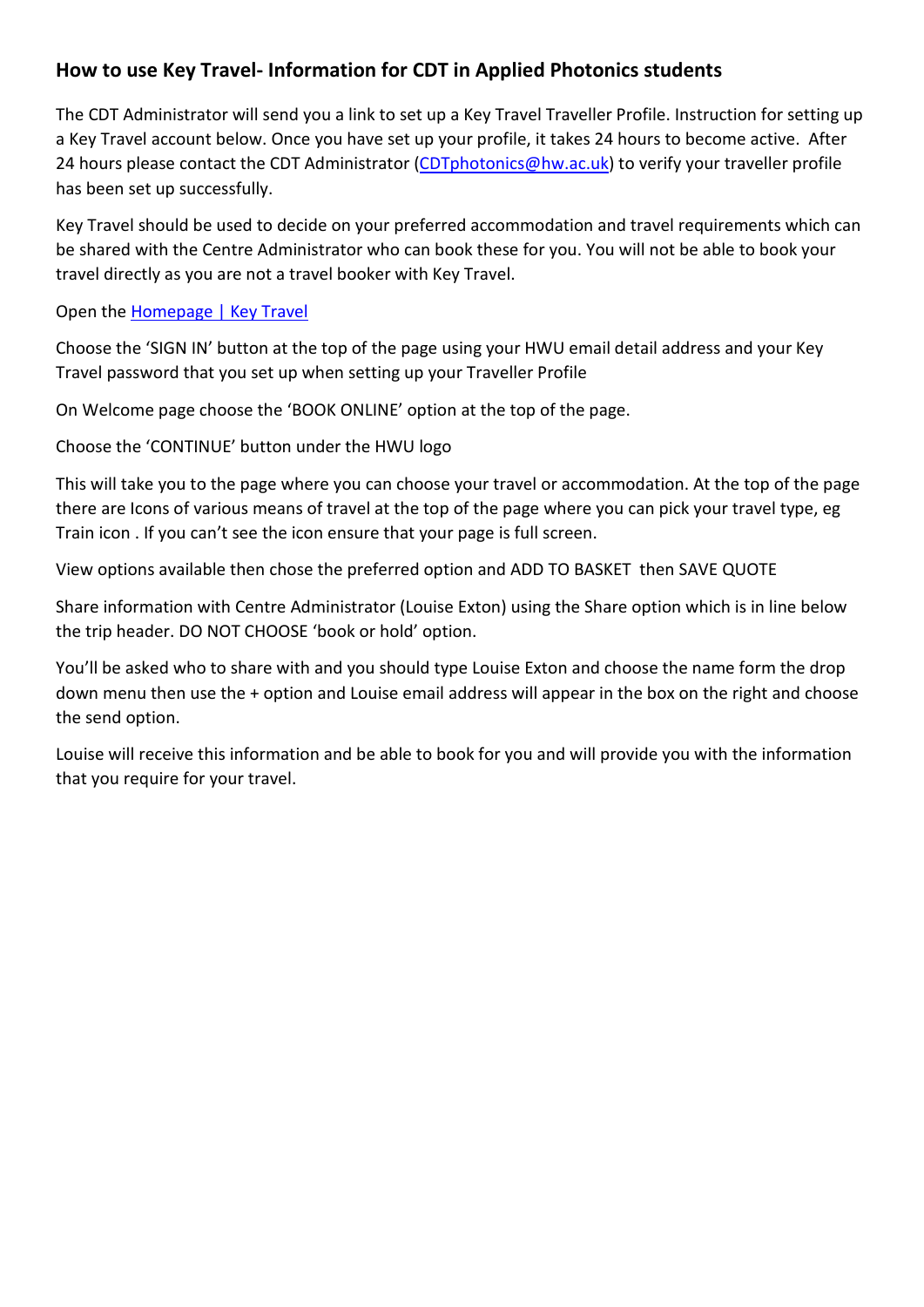

#### LINK STATUS:

|              | Expert<br><b>Contract of the Contract of the Contract of the Contract of the Contract of the Contract of the Contract of the Contract of the Contract of the Contract of the Contract of the Contract of the Contract of the Contract of t</b> | <b>Contract</b> |                       |  |  |  |
|--------------|------------------------------------------------------------------------------------------------------------------------------------------------------------------------------------------------------------------------------------------------|-----------------|-----------------------|--|--|--|
| ジャニーのキリココココー | <b>CONTRACTOR</b><br>and a few property<br>and the state of the control and                                                                                                                                                                    | Open            | <b>TANK BOOK</b><br>٠ |  |  |  |

# **Completing a traveller profile**

Once you"ve clicked on the traveller profile link, a form will appear. Complete the details and submit.

### **Personal Details**

This section requests information exactly as it is displayed on your passport. Please do not use nicknames or contractions (such as Bill for William) which do not appear on a passport, as that may incur airline penalties.

If you have been provided with a Redress number, generally issued by the US government, you can specify that information. Further information about a Redress number is available below the box.

| PERSONAL DETAILS                                                                                  |                                                                                                                                                                                                                                                                                                                                                                                                                                                                                                                                                    |                    |                               |
|---------------------------------------------------------------------------------------------------|----------------------------------------------------------------------------------------------------------------------------------------------------------------------------------------------------------------------------------------------------------------------------------------------------------------------------------------------------------------------------------------------------------------------------------------------------------------------------------------------------------------------------------------------------|--------------------|-------------------------------|
| the purchase of a new tickel:<br>Description Variety for receiving and child children in the con- | imported. Please secure that the boundar names arrange on this factor as {EACTLY as they appear on your seasons of about the bo-reg result in you being unstablished an require<br>Due to arrive specifications are require all debt on this form to be completed using the attended (Al algorished are numbers). Any other shares including eccents, husband and was<br>If any said of your name contains a hugher than please exclude it. Exemple: Bhyo come providing entered as Rhys Johns Yousever, you may use mummer is your whall assesses |                    |                               |
| Total?                                                                                            | Toronto<br><b>COMP</b>                                                                                                                                                                                                                                                                                                                                                                                                                                                                                                                             |                    |                               |
| First Name?                                                                                       |                                                                                                                                                                                                                                                                                                                                                                                                                                                                                                                                                    | Citizen conclusion |                               |
| Similar                                                                                           |                                                                                                                                                                                                                                                                                                                                                                                                                                                                                                                                                    |                    |                               |
|                                                                                                   | Talent:<br>v                                                                                                                                                                                                                                                                                                                                                                                                                                                                                                                                       | Direction          | U<br>$\sim$<br>market. C<br>w |
| Tomaco <sup>2</sup>                                                                               |                                                                                                                                                                                                                                                                                                                                                                                                                                                                                                                                                    |                    |                               |
| and the court of the party<br>Daniel Antonio                                                      | Please select your department<br>u                                                                                                                                                                                                                                                                                                                                                                                                                                                                                                                 | an tau'r           |                               |

# **Contact Details**

Airlines often require contact details for travellers and the information used below will be provided to airlines when making a reservation. Key Travel only requires a business contact number, but other numbers may also be provided. Key Travel recommends providing a mobile number, which may be used to contact you in the event of travel disruption.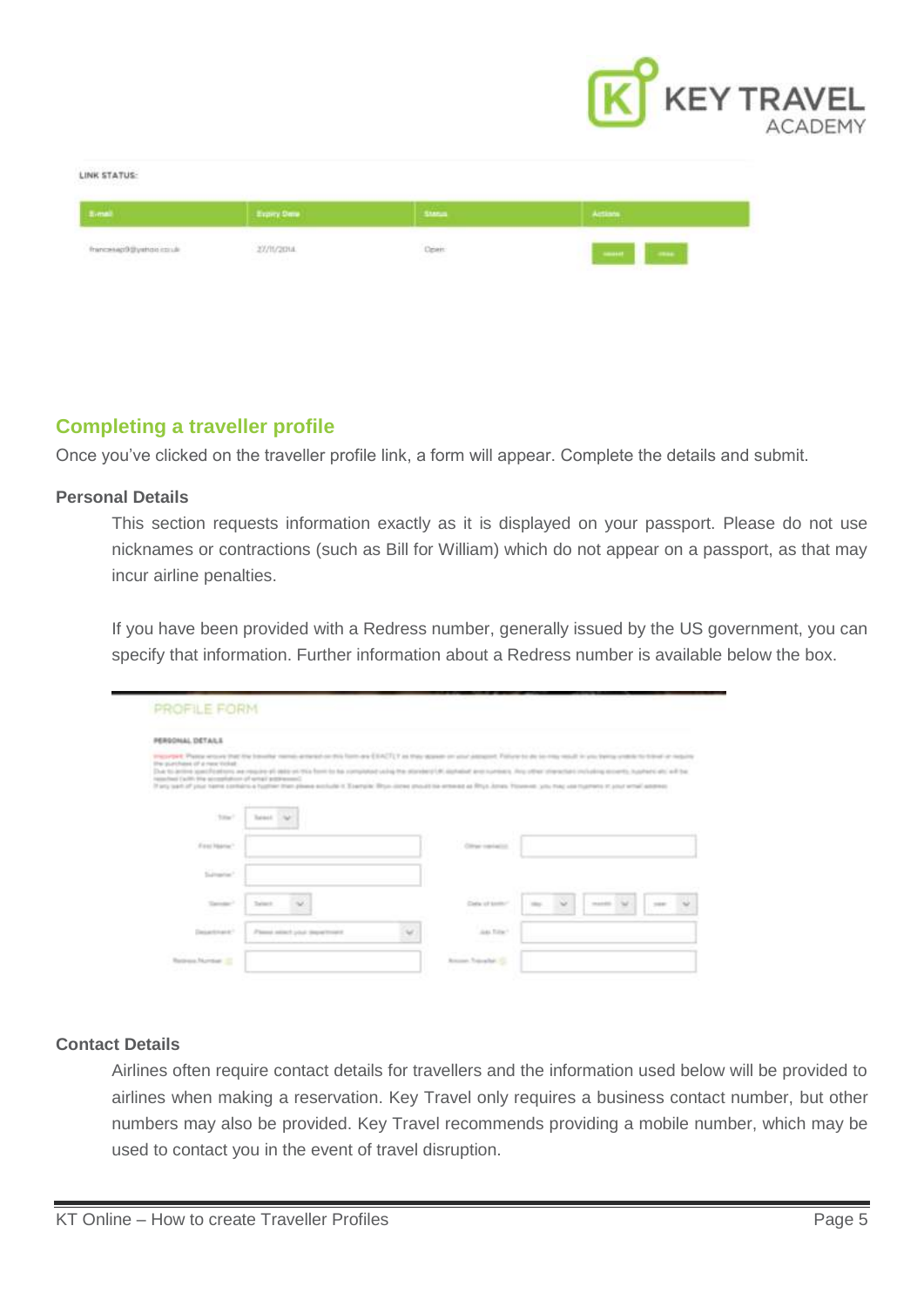

| CONTACT DETAILS                                                                       |                               |                                                                                                                  |  |
|---------------------------------------------------------------------------------------|-------------------------------|------------------------------------------------------------------------------------------------------------------|--|
|                                                                                       |                               |                                                                                                                  |  |
|                                                                                       |                               |                                                                                                                  |  |
| <b>Service Controller</b><br>the company of the company of                            | <b>STATE OF ALL</b><br>$\sim$ | the first statement of the control of the sea of<br>the company of the company of the<br><b>Contract Service</b> |  |
| <b>COLLEGE</b><br>and the control of the control of<br><b>Service Company Control</b> | $\sim$                        | <b>RAPPLE RE</b>                                                                                                 |  |
| the state of the state of the<br>the party of the County of the American              |                               |                                                                                                                  |  |

# **Passport Details**

This information is mandatory, as it is required by many airlines. Key Travel supports the collection of data for a second passport, however the data you supply for your first passport is what will be used by default in bookings created.

As a service to you, Key Travel may notify you if your passport details are due to expire in the near future. Should you not wish to use this service, simply un-tick the corresponding box.

| <b>Tel Pessport Deteils</b> |        |   |   |  |                        |                    |                          |  |  |
|-----------------------------|--------|---|---|--|------------------------|--------------------|--------------------------|--|--|
| Network by 1                | $\sim$ |   |   |  | <b>Resident Number</b> |                    |                          |  |  |
|                             |        | w | υ |  |                        | <b>WALLE CAREE</b> | $\overline{\phantom{a}}$ |  |  |

# **Travel Preferences**

This optional information references your personal travel preferences such as aisle seat, vegetarian meal, etc. You may also supply information related to airline, car-hire company, hotel, or rail preferences.

| AIR PREFERENCES                                                                             |           |   |  |
|---------------------------------------------------------------------------------------------|-----------|---|--|
| Sept Proference                                                                             | "Sales it | v |  |
| <b>Plast Prehimienze</b>                                                                    | Select    | × |  |
| Please tistuit your Air professories better 2 ar size. Preferred Anheil(3), Cater Class and |           |   |  |
|                                                                                             |           |   |  |
|                                                                                             |           |   |  |
|                                                                                             |           |   |  |
| <b>CAR PROFESSINGES</b>                                                                     |           |   |  |
| HOTEL PROTERENCES                                                                           |           |   |  |
| <b>RAIL PROFESSIONS</b>                                                                     |           |   |  |

# **Emergency Contact**

Information given in this section remains on file in the event of an emergency. It is optional.